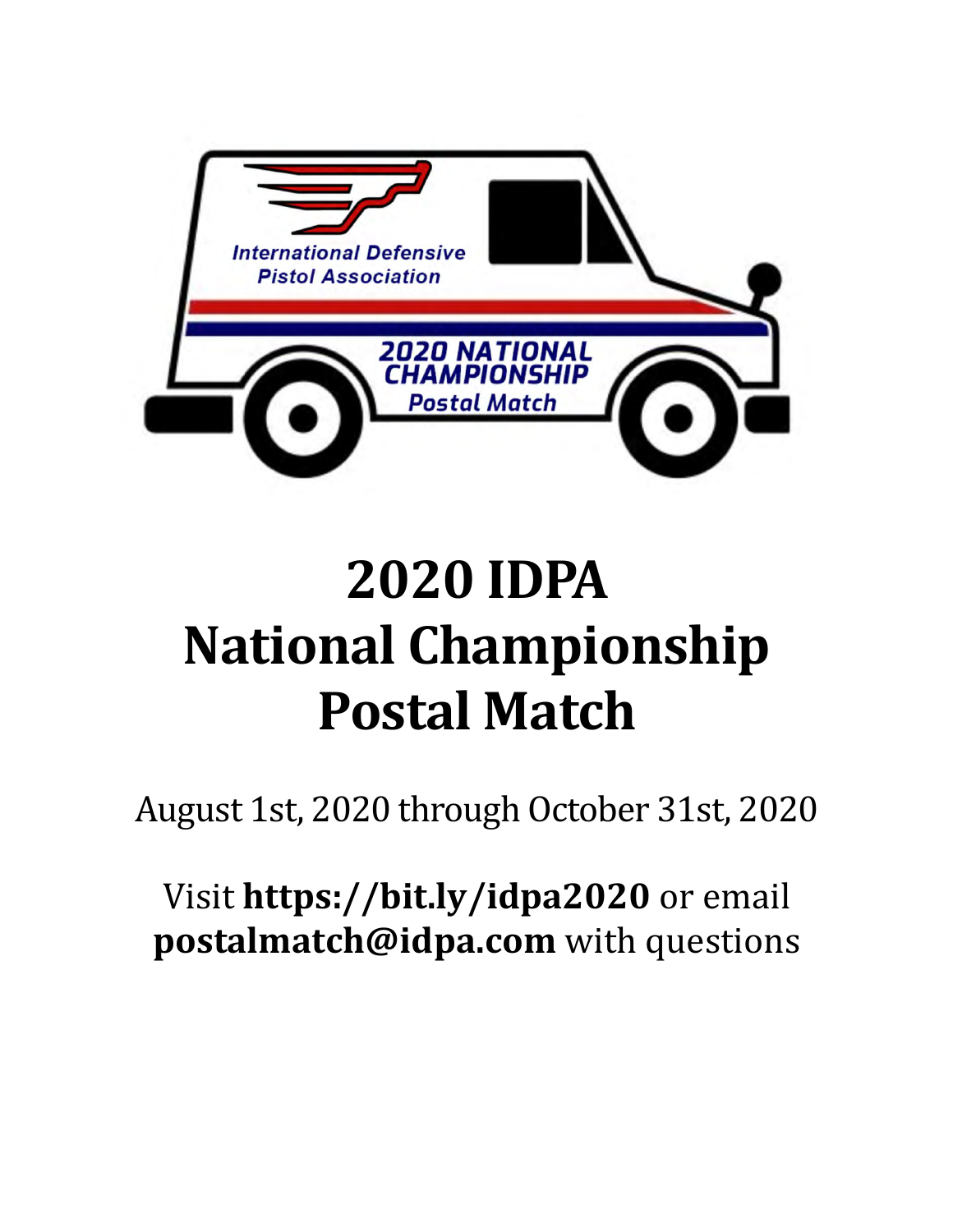

#### 2020 IDPA Nationals **Training**

Scenario: After embracing virtual training, the unthinkable has happened, the laser battery is dead. After finding the right batteries, you look up and see you picked the wrong store.

| Stage Procedure: At the start signal engage all threats in tactical priority. |            |              |                   |              |  |  |
|-------------------------------------------------------------------------------|------------|--------------|-------------------|--------------|--|--|
| Start Position: Standing at SP facing downrange, one foot touching mark.      |            |              |                   |              |  |  |
| PCC: Rifle pointed at marker.                                                 |            |              |                   |              |  |  |
| Muzzle: Floating 180                                                          |            |              |                   |              |  |  |
| Strings:                                                                      | Scoring:   | Targets:     | Scored Hits:      | Concealment: |  |  |
|                                                                               | 16 Rounds, | 8 Threat     | Best 2 per target | Required     |  |  |
|                                                                               | Unlimited  | 3 Non threat |                   |              |  |  |
|                                                                               |            | 0 Steel      |                   |              |  |  |

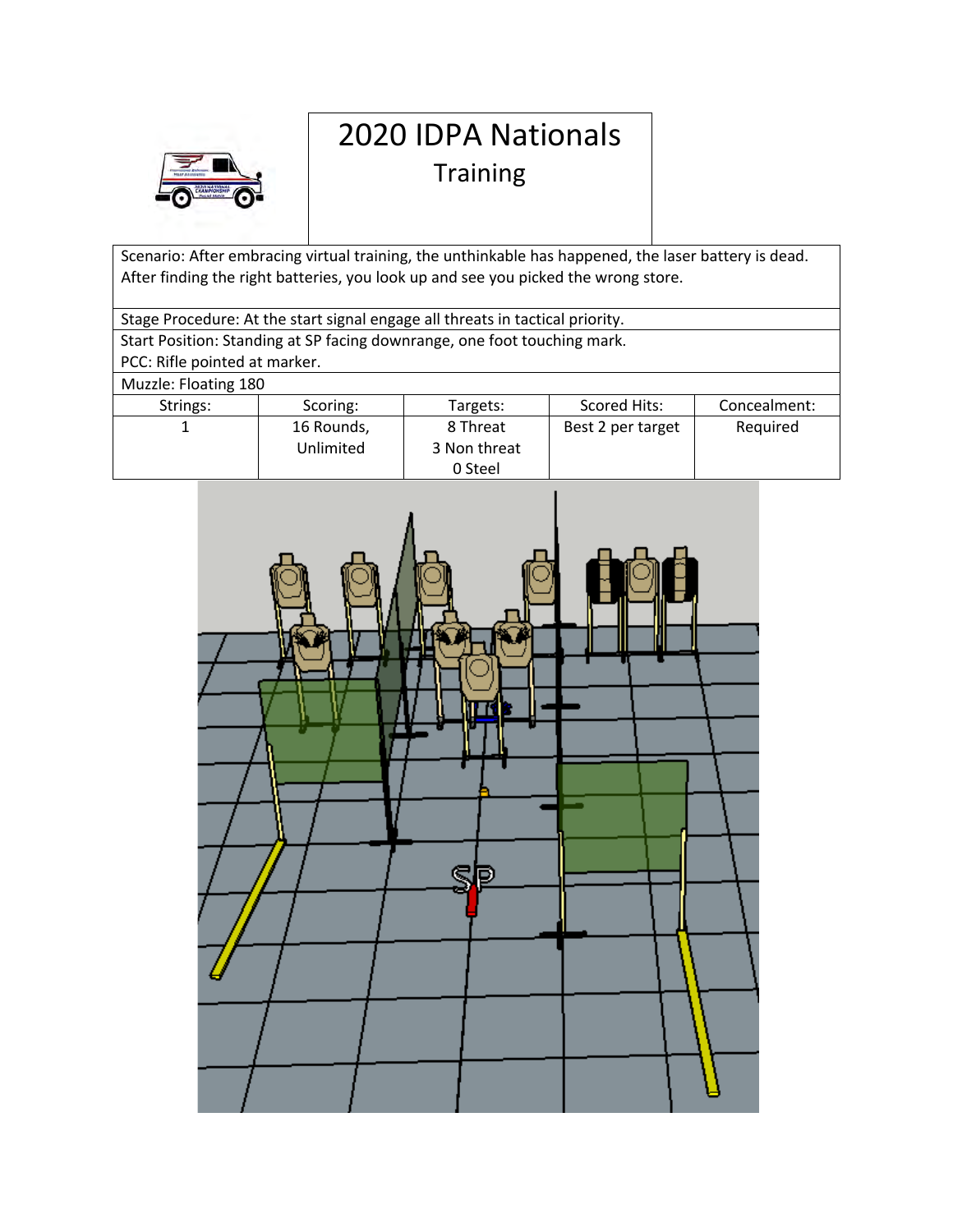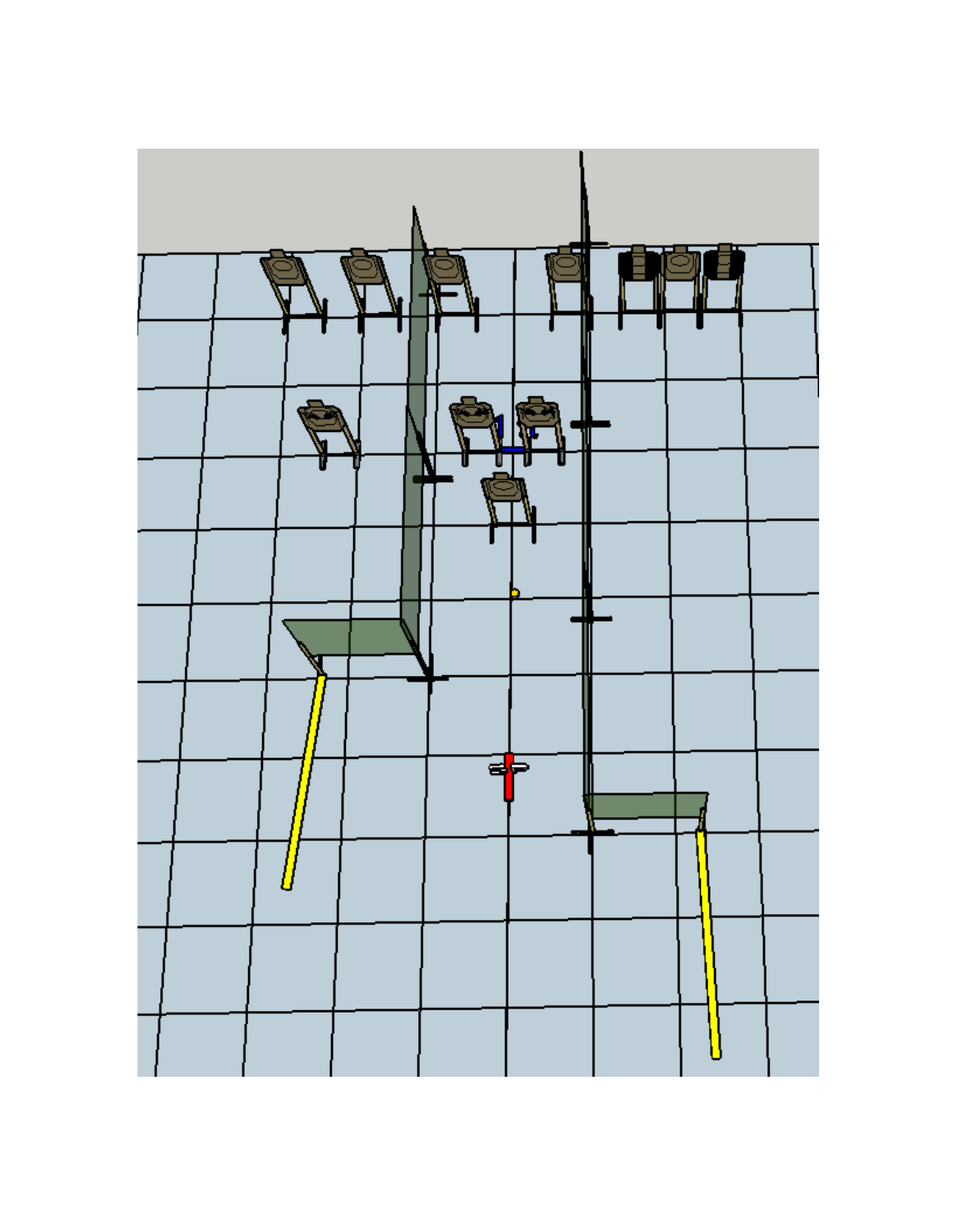

## 2020 IDPA Nationals Bitcoin for Guns

Scenario: You would have never believed that you could buy a real firearm with virtual currency, but here you are. With the transaction almost complete, things go south.

| Stage Procedure: At the start signal engage all threats in tactical priority. |            |              |                   |              |  |
|-------------------------------------------------------------------------------|------------|--------------|-------------------|--------------|--|
| Start Position: Standing at SP facing downrange, one foot touching mark.      |            |              |                   |              |  |
| PCC: Rifle pointed at marker.                                                 |            |              |                   |              |  |
| Muzzle: Floating 180                                                          |            |              |                   |              |  |
| Strings:                                                                      | Scoring:   | Targets:     | Scored Hits:      | Concealment: |  |
|                                                                               | 14 Rounds, | 7 Threat     | Best 2 per target | Required     |  |
|                                                                               | Unlimited  | 4 Non threat |                   |              |  |
| 0 Steel                                                                       |            |              |                   |              |  |

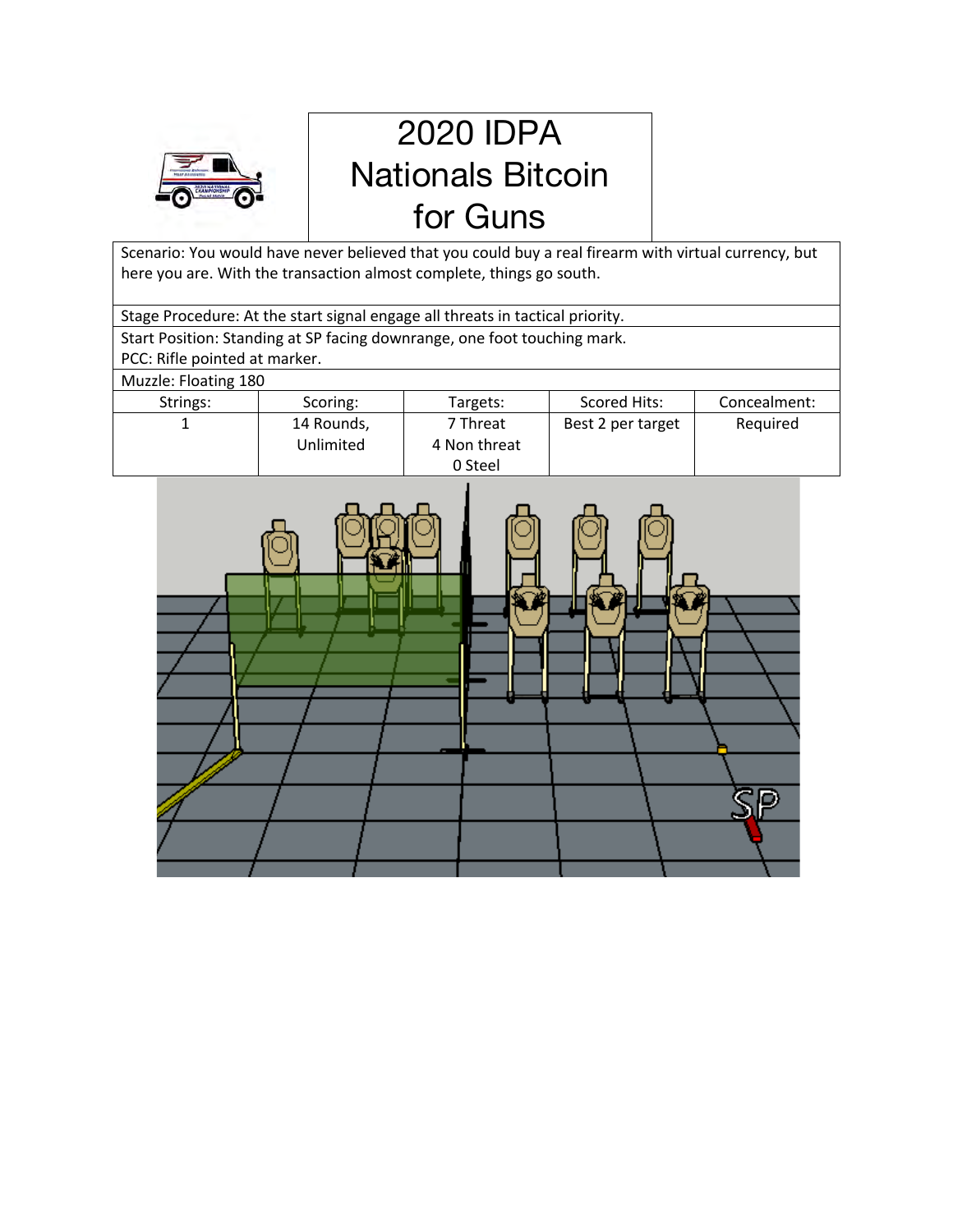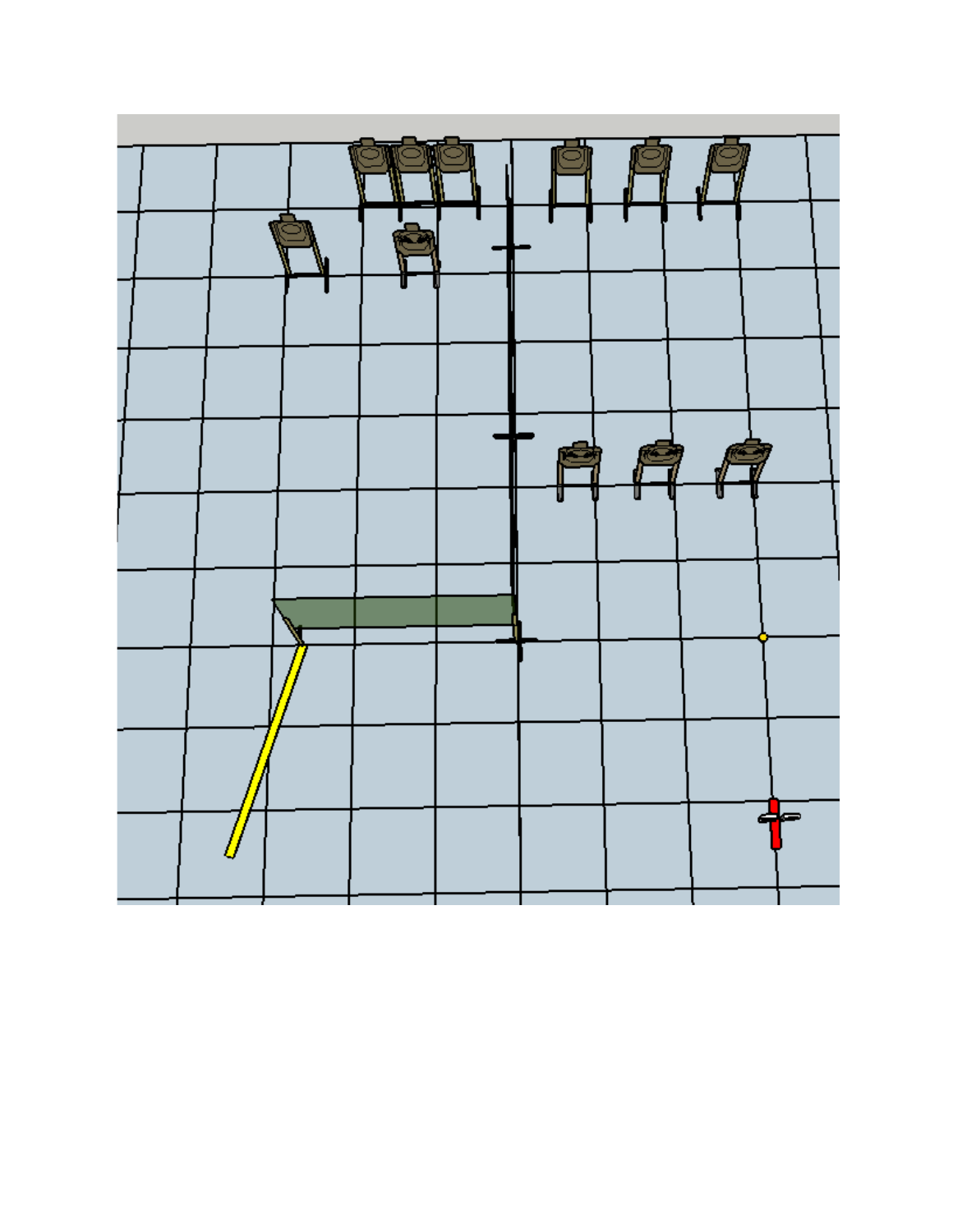#### 2020 IDPA Nationals Parking Lot

Scenario: After reviewing the car online, you show up to the lot for a test drive when a gang has other plans.

Stage Procedure: At the start signal engage all threats in tactical priority.

Start Position: Standing at SP facing downrange, feet off and inside fault lines.

PCC: Rifle pointed at dot on barricade.

| Strings: | Scoring:   | Targets:     | Scored Hits:      | Concealment: |
|----------|------------|--------------|-------------------|--------------|
|          | 16 Rounds, | 8 Threat     | Best 2 per target | Required     |
|          | Unlimited  | 3 Non threat |                   |              |
|          |            | 0 Steel      |                   |              |

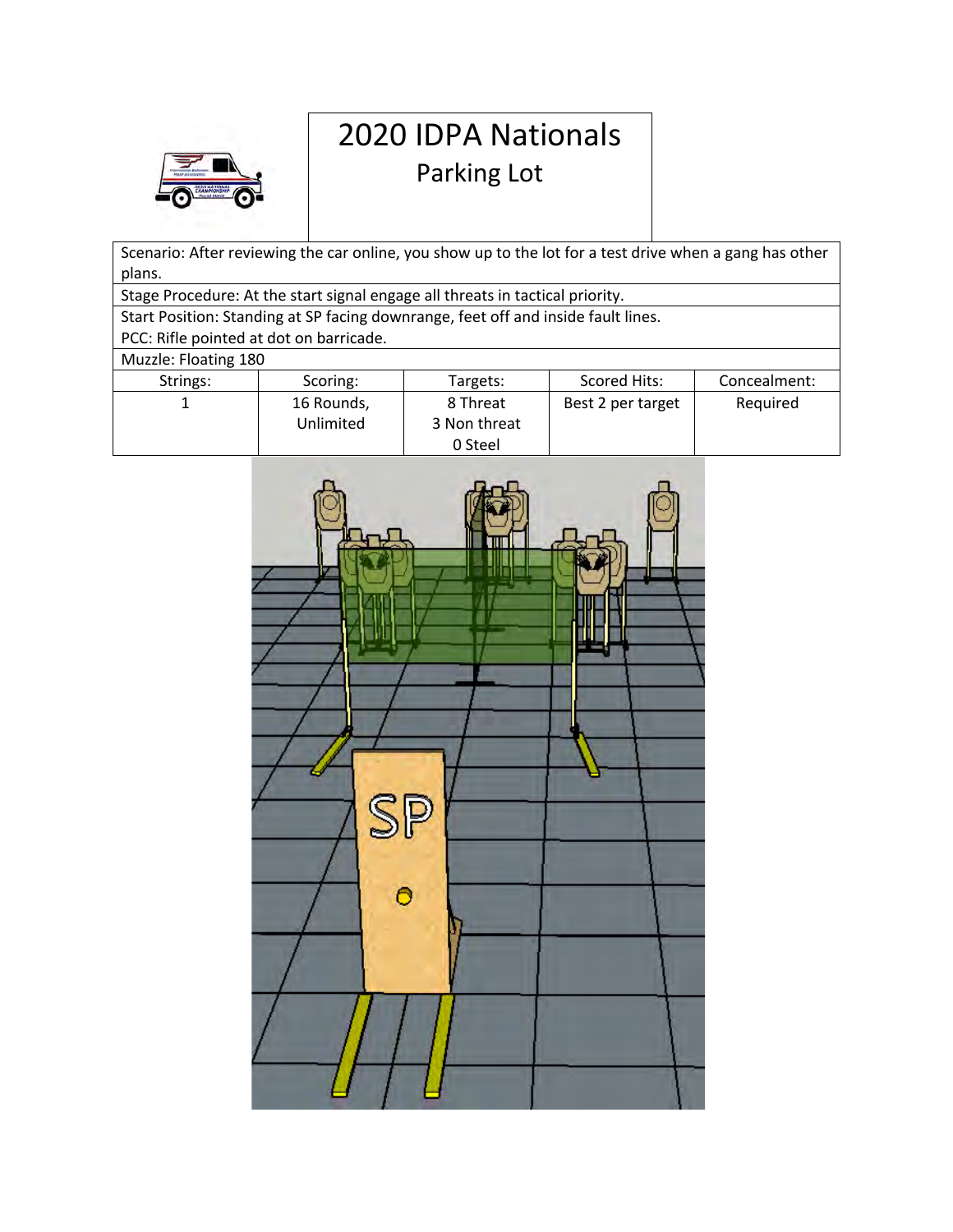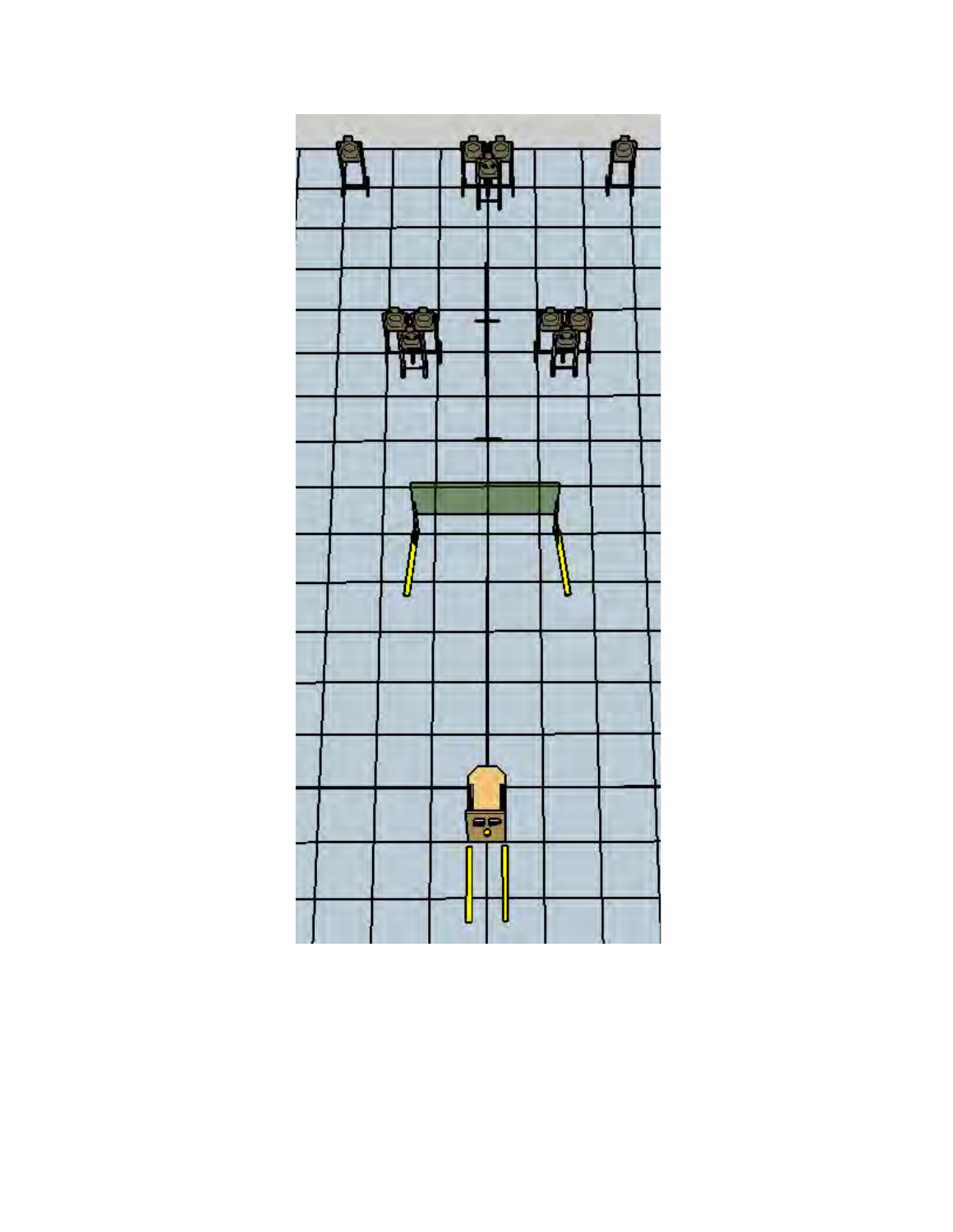#### 2020 IDPA Nationals Warehouse



Scenario: You are awaiting delivery of a case of computers for the shop when you are confronted by drug dealers receiving their delivery.

Stage Procedure: At the start signal engage all threats in tactical priority.

Start Position: Standing at either SP facing downrange, one foot touching mark. PCC: Rifle pointed at marker.

| 111022101110011118200 |            |              |                   |              |
|-----------------------|------------|--------------|-------------------|--------------|
| Strings:              | Scoring:   | Targets:     | Scored Hits:      | Concealment: |
|                       | 18 Rounds, | 9 Threat     | Best 2 per target | Required     |
|                       | Unlimited  | 2 Non threat |                   |              |
|                       |            | 0 Steel      |                   |              |

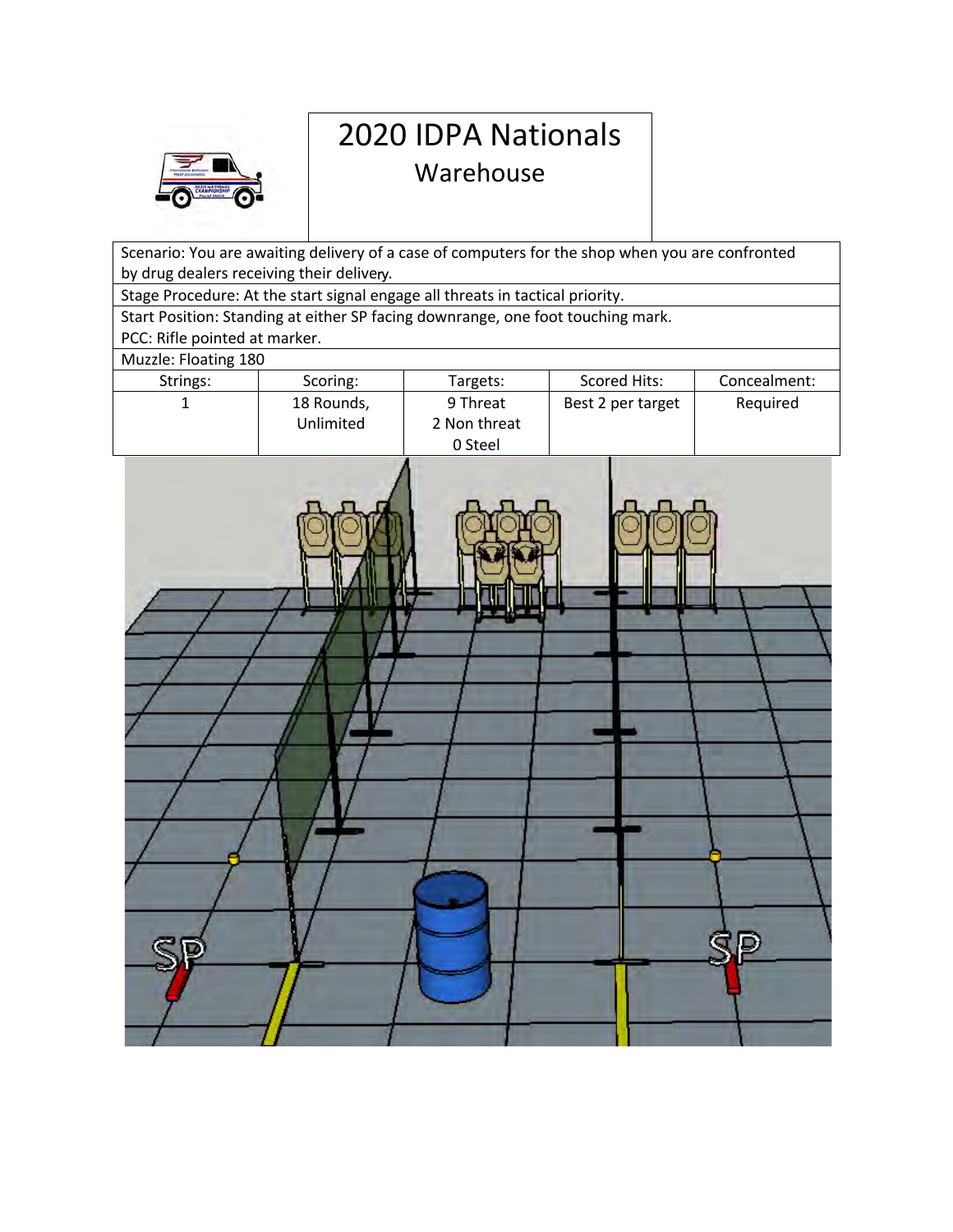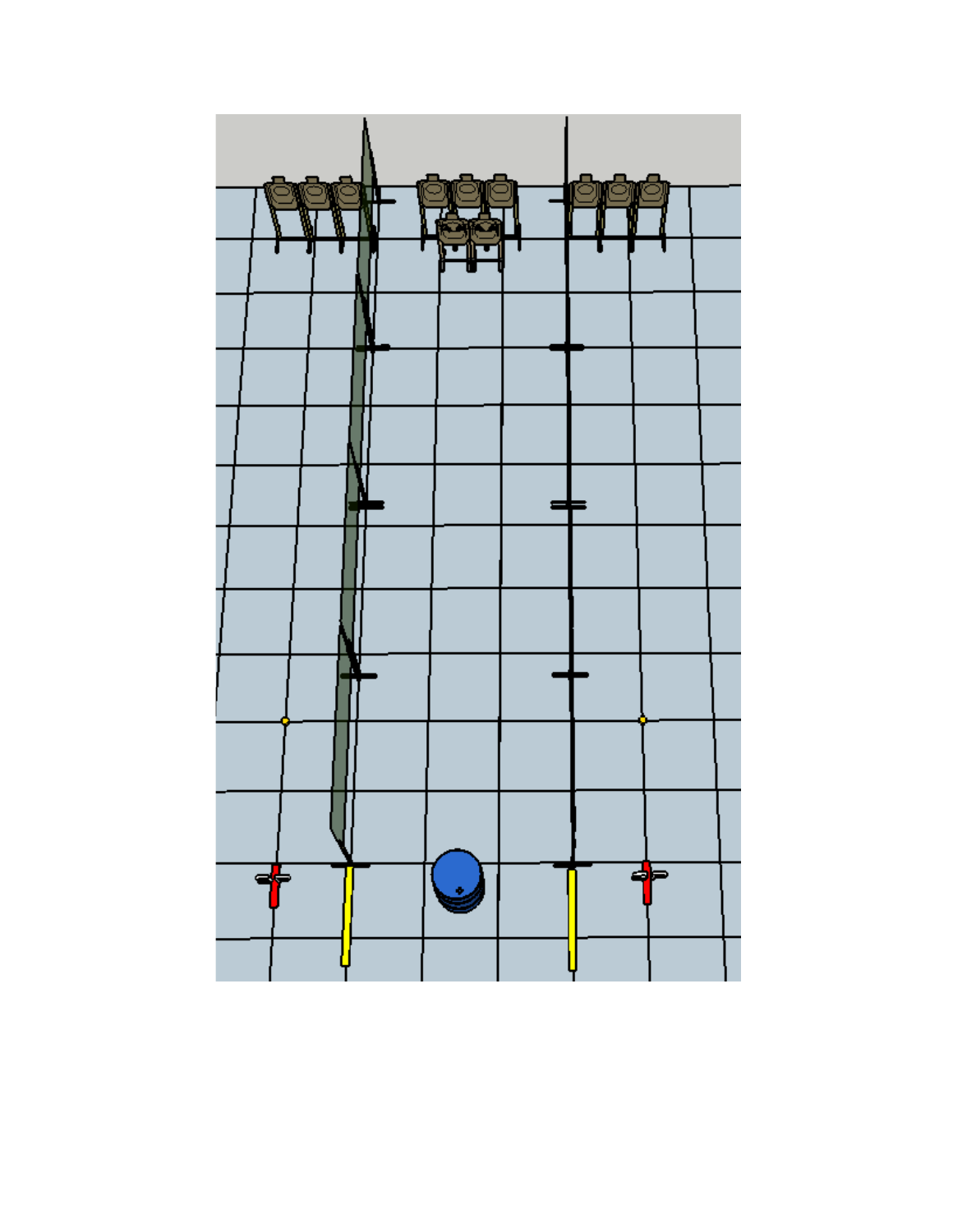

## 2020 IDPA Nationals Realty Reality

Scenario: While recording a virtual tour of interior of your client's home on your tablet, a gang of roving rabble-rousers wreck the front door and begin ransacking! Drop your tablet and defend yourself and your client!

Stage Procedure: At the start signal engage all threats in tactical priority.

Start Position: Standing at SP facing downrange holding tablet with both hands no more than 12 inches in front of face obscuring vision of all targets. Toes of both feet touching the up-range side of SP marker. Gun and magazines loaded to division capacity and holstered.

PCC: Rifle on Barrel

| Strings: | Scoring:   | Targets:     | Scored Hits:      | Concealment: |
|----------|------------|--------------|-------------------|--------------|
|          | 14 Rounds, | 7 Threat     | Best 2 per target | Reguired     |
|          | Unlimited  | 1 Non threat |                   |              |
|          |            |              |                   |              |

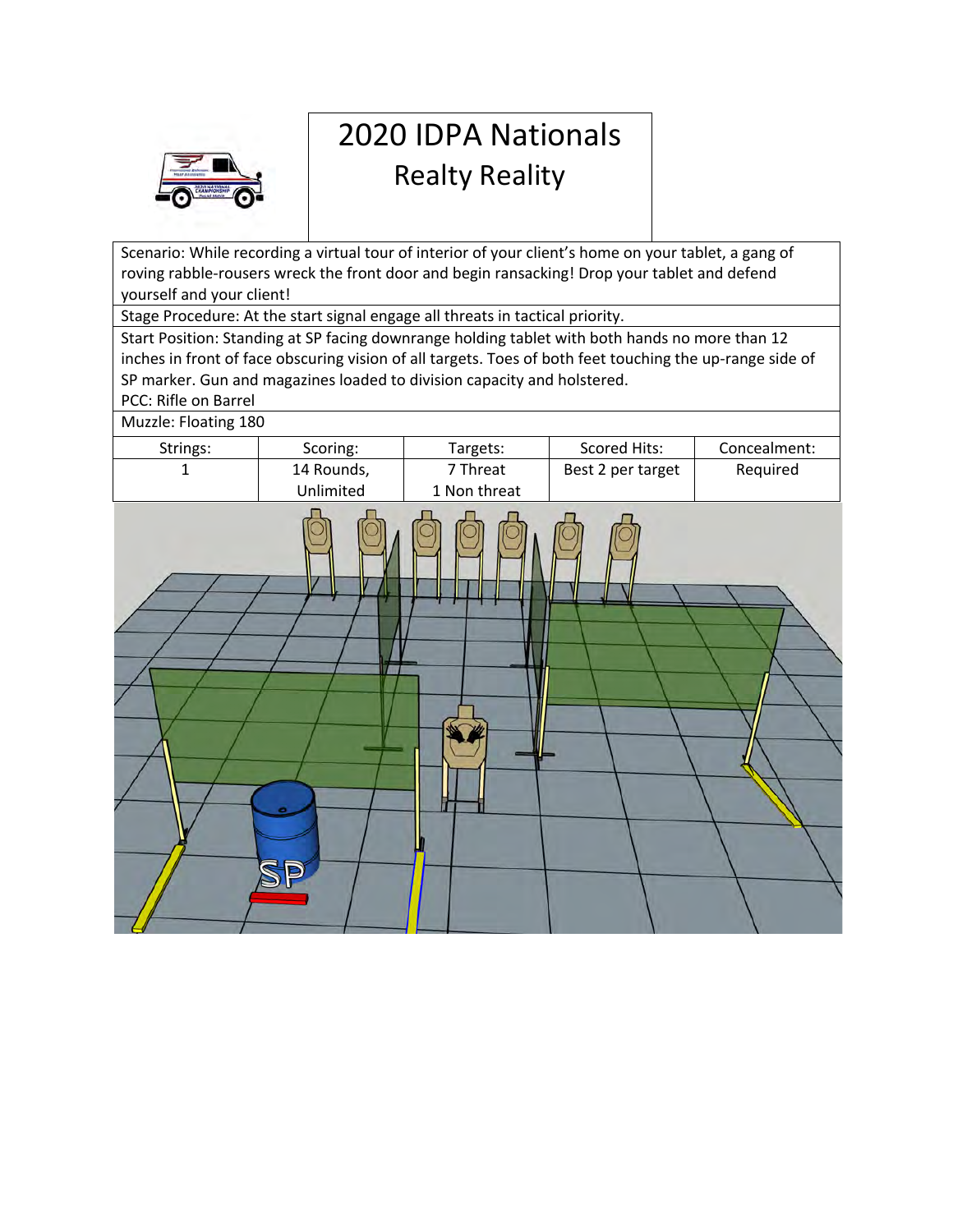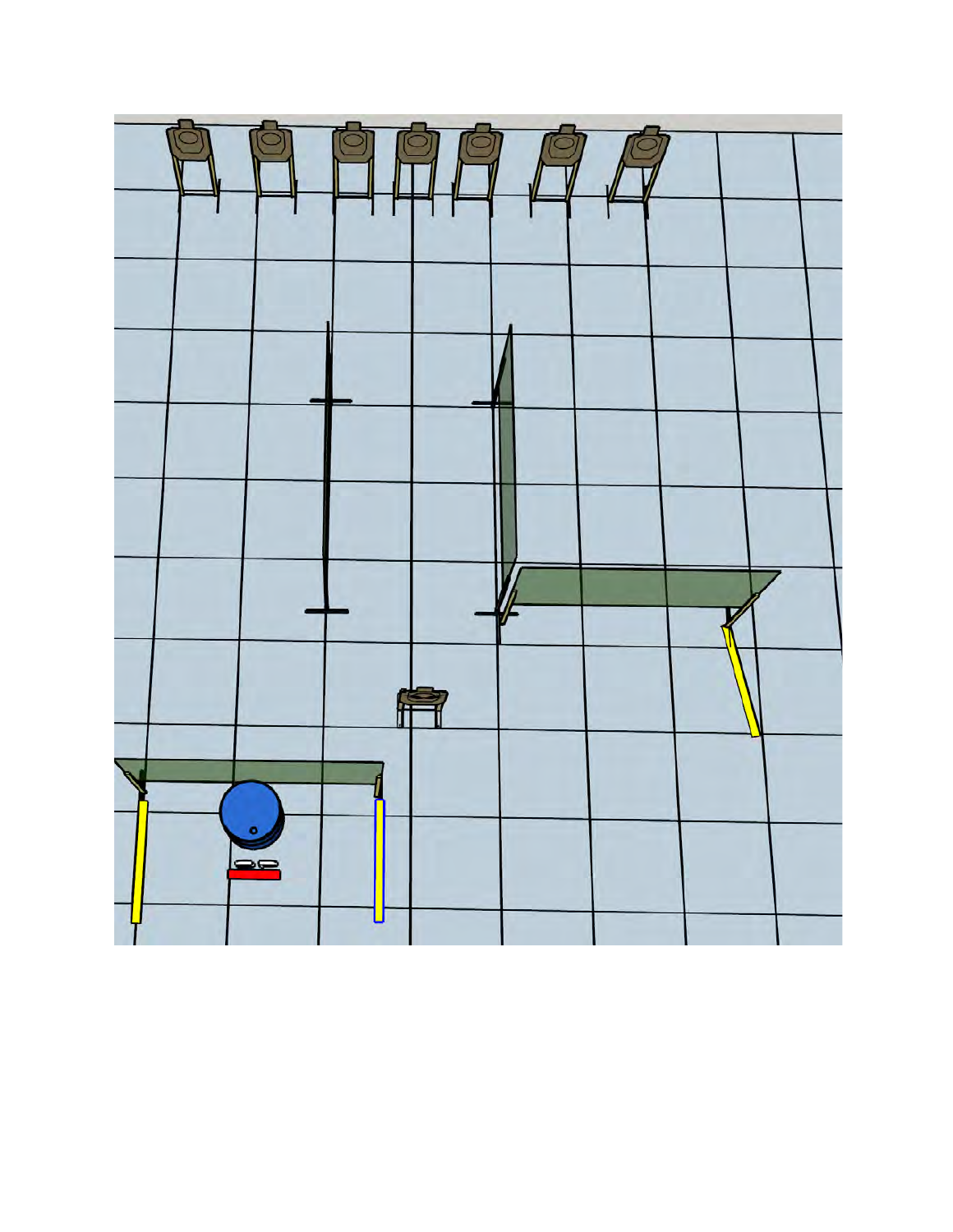

#### 2020 IDPA Nationals Weapon Webinar

Scenario: You're hosting an online firearm training class when a group of tech savvy troglodytes track your IP address and attempt to infiltrate your office in hopes of getting the drop on you. Fight them off and protect yourself, your staff, and your guns.

Stage Procedure: At the start signal, engage all available targets while seated then engage all remaining targets in tactical priority from available cover. Engage all targets with 3 rounds each.

Start Position: Seated in chair with the palms of hands on your knees. Gun loaded to division capacity and placed on table with trigger guard centered on either X. All other magazines placed on opposite X.

PCC: Same

| Strings: | Scoring:   | Targets:     | Scored Hits:      | Concealment: |
|----------|------------|--------------|-------------------|--------------|
|          | 18 Rounds, | 6 Threat     | Best 3 per target | Reguired     |
|          | Unlimited  | 1 Non threat |                   |              |